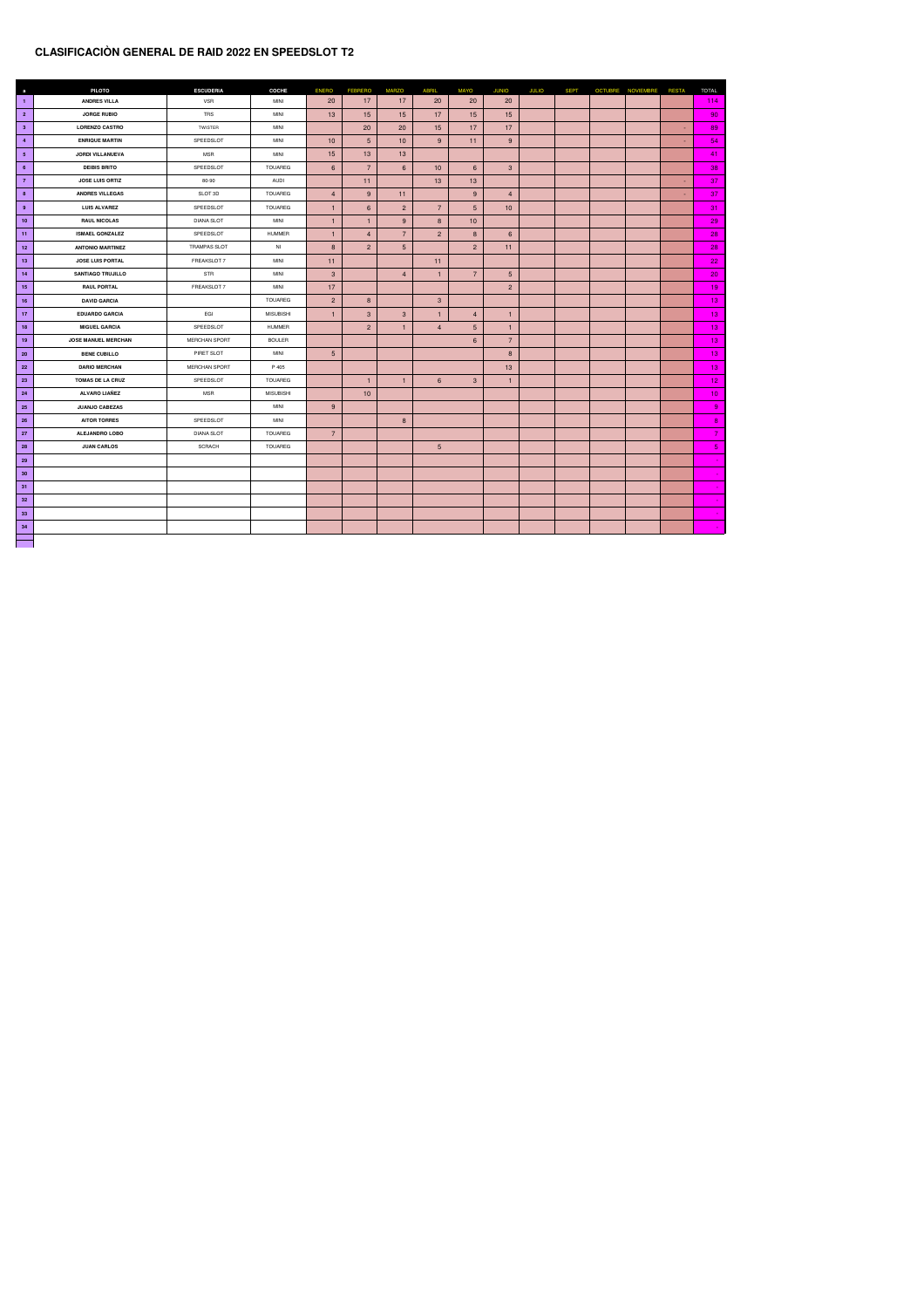### **CLASIFICACIÒN GENERAL DE RAID 2021 EN SPEEDSLOT T3**

|                 | <b>PILOTO</b>                | <b>ESCUDERIA</b>     | <b>COCHE</b>         | <b>ENERO</b>    | <b>FEBRERO</b>  | <b>MARZO</b>     | <b>ABRIL</b>    | <b>MAYO</b>    | <b>JUNIO</b>   | <b>JULIO</b> | <b>SEP</b> | OCTUBRE NOVIEMBRE RESTA | <b>TOTAL</b>    |
|-----------------|------------------------------|----------------------|----------------------|-----------------|-----------------|------------------|-----------------|----------------|----------------|--------------|------------|-------------------------|-----------------|
| $\blacksquare$  | <b>JORGE DURAN</b>           | TWISTER              | <b>MINI</b>          | 17              | 20              | 20               | 20              | 17             | 20             |              |            |                         | 114             |
| $\overline{2}$  | <b>ROBERTO SANCHEZ</b>       | <b>FR</b>            | <b>TOYOTA TUNDRA</b> | 15              | 9               | 13               | 8               | 20             | 13             |              |            |                         | 78              |
| 3 <sup>2</sup>  | <b>CARLOS BARRIGA</b>        | <b>JAMÓN SLOT</b>    | NISSAN TITAN         | 13              | 8 <sup>°</sup>  | 10               | 17              |                | 17             |              |            |                         | 65              |
| $\overline{4}$  | JAVIER PIÑA                  | <b>FR</b>            | <b>FORD F 150</b>    | 10              | 11              |                  | 10              | 13             | 15             |              |            |                         | 59              |
| 5 <sub>5</sub>  | <b>ALBERTO PEREZ</b>         | <b>FR</b>            | <b>FORD F 150</b>    |                 | 15              | 15               | 15              |                |                |              |            |                         | 45              |
| $6\overline{6}$ | <b>LORENZO CASTRO</b>        | <b>TWISTER</b>       | BMW X6               |                 |                 | 17               | 11              | 15             |                |              |            |                         | 43              |
| $\overline{7}$  | <b>JORDI VILLANUEVA</b>      | <b>MSR</b>           | <b>FORD F 150</b>    | 20              | $\overline{4}$  | 9                |                 |                |                |              |            |                         | 33              |
| 8               | <b>JUANJO CABEZAS</b>        |                      | <b>CHEVI</b>         | $\overline{7}$  |                 |                  | 13              | 11             |                |              |            |                         | 31              |
| 9               | <b>JOSE PABLO BAQUERO</b>    | AXARQUIA             | <b>BUGGY</b>         | 8               |                 | $6 \overline{6}$ |                 | 9 <sup>°</sup> | $\overline{7}$ |              |            |                         | 30              |
| 10              | <b>ENRIQUE MARTIN</b>        | SPEEDSLOT            | PROTRUCK             | $5\overline{)}$ |                 | 5 <sup>5</sup>   | $\overline{2}$  | 8              | 8              |              |            |                         | 29              |
| 11              | <b>AGUSTIN GARCIA LUZÓN</b>  | RA RAZING            | BMW X6               |                 | 13              |                  |                 |                |                |              |            |                         | 21              |
| 12              | <b>ANGEL MARTINEZ</b>        | AM RACING            | BMW X6               |                 | $6\overline{6}$ | 8                | $\overline{7}$  |                |                |              |            |                         | 21              |
| 13              | <b>RAUL PORTAL</b>           | FREAKSLOT 7          | <b>FORD F 150</b>    | 11              |                 |                  | 9               |                |                |              |            |                         | 20              |
| 14              | <b>ALVARO LIAÑEZ</b>         | <b>MSR</b>           | P 3008               |                 | 17              |                  |                 |                |                |              |            |                         | 17 <sub>2</sub> |
| 15              | <b>JOSE MANUEL MERCHAN</b>   | <b>MERCHAN SPORT</b> | AUDI                 |                 | 10              | $\overline{7}$   |                 |                |                |              |            |                         | 17 <sub>2</sub> |
| 16              | <b>SANTIAGO TRUJILLO</b>     | <b>STR</b>           | <b>HUMMER</b>        | $\overline{4}$  |                 | 3 <sup>°</sup>   | $\overline{2}$  |                | 8              |              |            |                         | 17              |
| 17              | <b>MIGUEL FDEZ</b>           | <b>BRS</b>           | <b>CITROEN ZX</b>    | 9               | $\overline{7}$  |                  |                 |                |                |              |            |                         | 16              |
| 18              | <b>ISRAEL ISIDORO</b>        | JAMÓN SLOT           | FORD F 100           |                 |                 |                  | 5 <sup>1</sup>  | 10             |                |              |            |                         | 15              |
| 19              | <b>FRANCISCO OSMA</b>        | <b>BRS</b>           | <b>CITROEN ZX</b>    | $6\overline{6}$ | 2 <sup>1</sup>  |                  | $6\overline{6}$ |                |                |              |            |                         | 14              |
| 20 <sub>2</sub> | <b>TOMAS DE LA CRUZ</b>      | SPEEDSLOT            | <b>HUMMER</b>        |                 |                 |                  | $\overline{4}$  |                | 10             |              |            |                         | 14              |
| 21              | <b>JOSE LUIS ORTIZ</b>       | 80-90                | PORSCHE 911          |                 |                 |                  | 3 <sup>5</sup>  |                | 11             |              |            |                         | 14              |
| 22              | <b>AITOR TORRES</b>          | SPEEDSLOT            | BMW X6               |                 |                 | 11               |                 |                |                |              |            |                         | 11              |
| 23              | <b>BENE CUBILLO</b>          | PIRET SLOT           | PEUGEOT 3008         | 3 <sup>1</sup>  | 3 <sup>1</sup>  |                  | -1              |                |                |              |            |                         | $\overline{7}$  |
| 24              | <b>ANTONIO FRETES</b>        | <b>JABATOS</b>       | <b>FORD F 150</b>    |                 | 5 <sup>5</sup>  |                  |                 |                |                |              |            |                         | 5 <sub>1</sub>  |
| <b>25</b>       | <b>JUAN FRANCISCO FLORIT</b> | FESH FESH            | <b>FORD F 100</b>    |                 |                 | $\overline{4}$   |                 |                |                |              |            |                         | 4               |
| 26              | <b>PACO HDEZ</b>             | <b>MAS SLOT</b>      | <b>FORD F 150</b>    |                 |                 |                  |                 |                |                |              |            |                         |                 |
| 27              | <b>MIGUEL GARCIA</b>         | SPEEDSLOT            | <b>TOUAREG</b>       |                 |                 |                  |                 |                |                |              |            |                         |                 |
| <b>28</b>       |                              |                      |                      |                 |                 |                  |                 |                |                |              |            |                         |                 |
| 29              |                              |                      |                      |                 |                 |                  |                 |                |                |              |            |                         |                 |
| 30 <sub>o</sub> |                              |                      |                      |                 |                 |                  |                 |                |                |              |            |                         | $\sim$          |
| 31              |                              |                      |                      |                 |                 |                  |                 |                |                |              |            |                         | $\sim$          |
| 32              |                              |                      |                      |                 |                 |                  |                 |                |                |              |            |                         |                 |
| 33              |                              |                      |                      |                 |                 |                  |                 |                |                |              |            |                         |                 |
| 34              |                              |                      |                      |                 |                 |                  |                 |                |                |              |            |                         |                 |
| 35              |                              |                      |                      |                 |                 |                  |                 |                |                |              |            |                         |                 |
| 36              |                              |                      |                      |                 |                 |                  |                 |                |                |              |            |                         |                 |
| 37              |                              |                      |                      |                 |                 |                  |                 |                |                |              |            |                         |                 |
| 38              |                              |                      |                      |                 |                 |                  |                 |                |                |              |            |                         |                 |
| 39              |                              |                      |                      |                 |                 |                  |                 |                |                |              |            |                         |                 |
| 40              |                              |                      |                      |                 |                 |                  |                 |                |                |              |            |                         |                 |
| 41              |                              |                      |                      |                 |                 |                  |                 |                |                |              |            |                         |                 |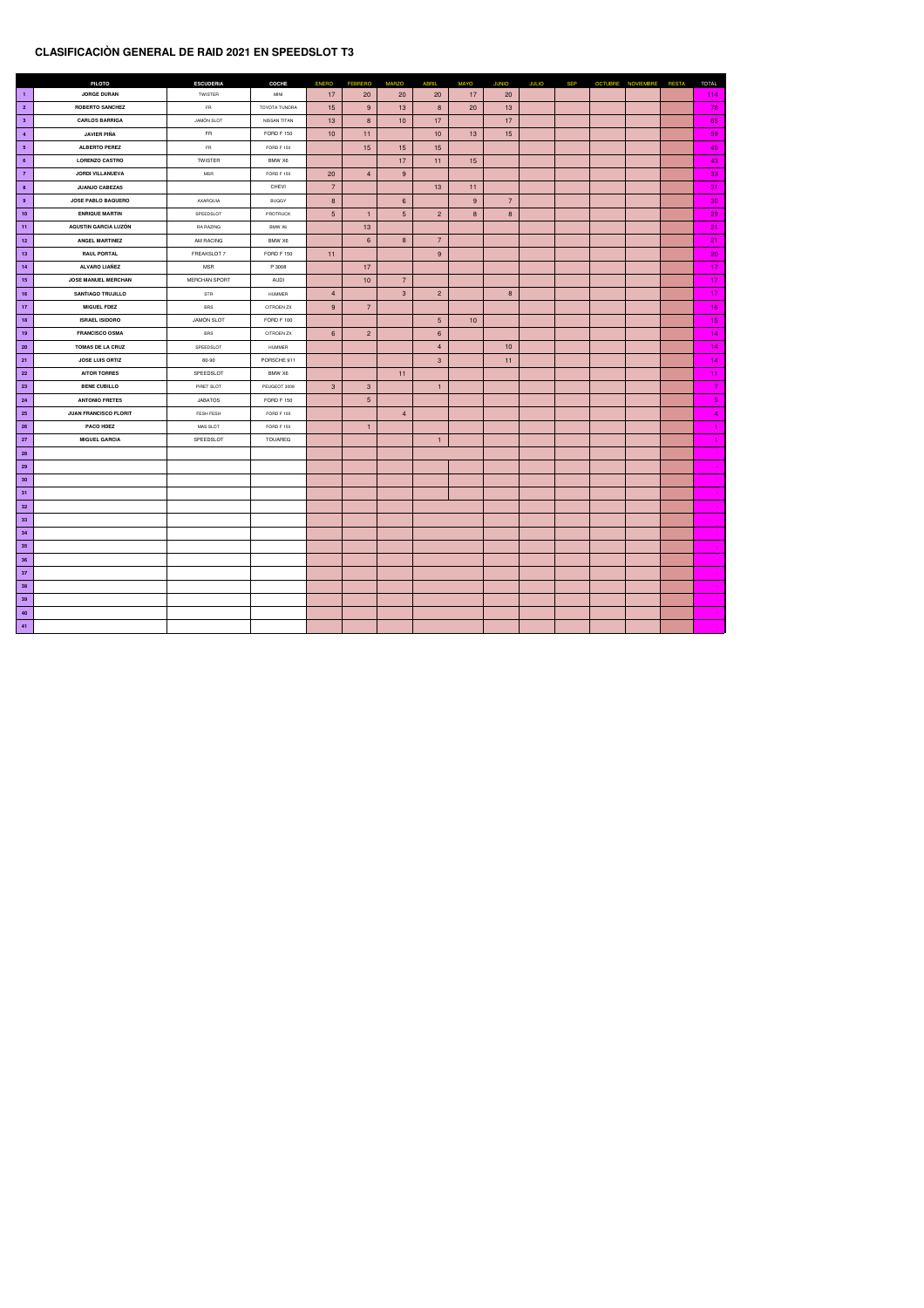### **CLASIFICACIÒN GENERAL DE RAID 2021 EN SPEEDSLOT T3 ECO**

| $\mathbf a$             | <b>PILOTO</b>            | <b>ESCUDERIA</b>  | <b>COCHE</b>         | <b>ENERO</b>    | <b>FEBRERO</b>  | <b>MARZO</b>     | <b>ABRIL</b>    | <b>MAYO</b>    | <b>JUNIO</b>    | <b>JULIO</b> | <b>SEPT</b> | <b>OCTUBRE</b> | <b>NOVIEMBRE</b> | <b>RESTA</b> | <b>TOTAL</b>    |
|-------------------------|--------------------------|-------------------|----------------------|-----------------|-----------------|------------------|-----------------|----------------|-----------------|--------------|-------------|----------------|------------------|--------------|-----------------|
| -1                      | <b>JORGE RUBIO</b>       | <b>TRS</b>        | <b>TOUAREG</b>       | 15              | 17              | 20               | 20              | 17             | 20              |              |             |                |                  |              | 109             |
| $\overline{\mathbf{2}}$ | <b>ANDRES VILLA</b>      | <b>VSR</b>        | <b>CITROEN ZX</b>    | 17              | 15              | 17               | 17              | 13             | 17              |              |             |                |                  |              | 96              |
| $\mathbf{3}$            | <b>JUAN PEDRO PEREZ</b>  | <b>RUNING</b>     | P 3008               | 20              | 20              |                  | 15              | 20             |                 |              |             |                |                  |              | 75              |
| $\overline{4}$          | <b>ENRIQUE MATIN</b>     | SPEEDSLOT         | <b>TOUAREG</b>       | 9               | 8               | 13               | 8               | $\overline{4}$ | 13              |              |             |                |                  |              | 55              |
| $5\overline{5}$         | <b>BENE CUBILLO</b>      | PIRET SLOT        | <b>TOTOYA HILUX</b>  |                 | 10 <sup>°</sup> | 15               | 13              |                | 11              |              |             |                |                  |              | 49              |
| 6                       | JOSE ANTONIO SANTAMARIA  | <b>PSC</b>        | MISUBISHI PAJERO     |                 | 3 <sup>5</sup>  | 11               | 9               | 8              | 10              |              |             |                |                  |              | 41              |
| $\overline{7}$          | <b>JUANJO CABEZAS</b>    | <b>JCS</b>        | TOYOTA               |                 | 11              |                  | 11              | 10             |                 |              |             |                |                  |              | 32              |
| 8                       | <b>DEIBIS BRITO</b>      | SPEEDSLOT         | CAMARO               | 8 <sup>°</sup>  | 9               | $5\overline{)}$  | $5\phantom{1}$  |                | $\overline{4}$  |              |             |                |                  |              | 31              |
| 9                       | <b>ALBERTO GUILLEN</b>   | ACCIÓN 4X4        | <b>NISSAN PATROL</b> |                 | $\overline{4}$  | 10               | $6\overline{6}$ | 5 <sup>5</sup> | $6\overline{6}$ |              |             |                |                  |              | 31              |
| 10                      | <b>SANTIAGO TRUJILLO</b> | STR               | <b>PROTRUCK</b>      | $\overline{4}$  |                 | $\overline{7}$   | $\overline{7}$  | 6 <sup>°</sup> | $\overline{7}$  |              |             |                |                  |              | 31              |
| $\vert$ 11              | <b>DARIO MERCHAN</b>     | MERCHAN SPORT     | SEAT CORDOBA         | $6\overline{6}$ | 13              | 8 <sup>°</sup>   |                 |                |                 |              |             |                |                  |              | 27              |
| 12                      | <b>ISMAEL GONZALEZ</b>   | SPEEDSLOT         | CAMARO               |                 | $6\overline{6}$ | $\overline{4}$   | $\overline{2}$  | $\overline{7}$ | $5\overline{)}$ |              |             |                |                  |              | 24              |
| 13                      | <b>TOMAS DE LA CRUZ</b>  | SPEEDSLOT         | CAMARO               | 10              | $\overline{2}$  | $\mathbf{3}$     |                 | $\mathbf{3}$   | 3 <sup>2</sup>  |              |             |                |                  |              | 21              |
| 14                      | <b>ANDRES VILLEGAS</b>   | SLOT 3D           | <b>PROTRUCK</b>      | $\overline{7}$  | 5 <sup>5</sup>  | $6 \overline{6}$ |                 |                |                 |              |             |                |                  |              | 18              |
| 15                      | <b>LORENZO CASTRO</b>    | <b>TWISTER</b>    | <b>TOUAREG</b>       | 13              |                 |                  |                 |                |                 |              |             |                |                  |              | 13 <sub>1</sub> |
| 16                      | <b>ALEJANDRO LOBO</b>    | <b>DIANA SLOT</b> | CAMARO               | 11              |                 |                  |                 |                |                 |              |             |                |                  |              | 11              |
| 17                      | <b>MIGUEL GARCIA</b>     | SPEEDSLOT         | CAMARO               |                 | $\overline{7}$  |                  |                 |                |                 |              |             |                |                  |              | $\overline{7}$  |
| 18                      | <b>PAPI MERCHAN</b>      | MERCHAN SPORT     | SEAT CORDOBA         | 5 <sup>1</sup>  |                 |                  |                 |                |                 |              |             |                |                  | $\sim$       | 5 <sub>1</sub>  |
| 19                      | <b>EDUARDO GARCIA</b>    | SPEEDSLOT         | <b>MINI</b>          |                 |                 | 9 <sup>°</sup>   | $\mathbf{3}$    | 9              | 9               |              |             |                |                  |              |                 |
| <b>20</b>               | PEDRO IZQUIERDO          | 80-90             | <b>MISSUBISHI</b>    |                 |                 |                  | 10              |                |                 |              |             |                |                  |              |                 |
| 21                      | <b>JUAN ANTONIO FDEZ</b> | 80-90             | <b>RANGER ROBER</b>  |                 |                 |                  | $\overline{4}$  | 11             | 15              |              |             |                |                  |              |                 |
| <b>22</b>               | <b>JOSE LUIS ORTIZ</b>   | 80-90             | <b>TOUAREG</b>       |                 |                 |                  |                 | 15             | 8 <sup>°</sup>  |              |             |                |                  |              |                 |
| 23                      |                          |                   |                      |                 |                 |                  |                 |                |                 |              |             |                |                  |              |                 |
| 24                      |                          |                   |                      |                 |                 |                  |                 |                |                 |              |             |                |                  |              |                 |
| <b>25</b>               |                          |                   |                      |                 |                 |                  |                 |                |                 |              |             |                |                  |              |                 |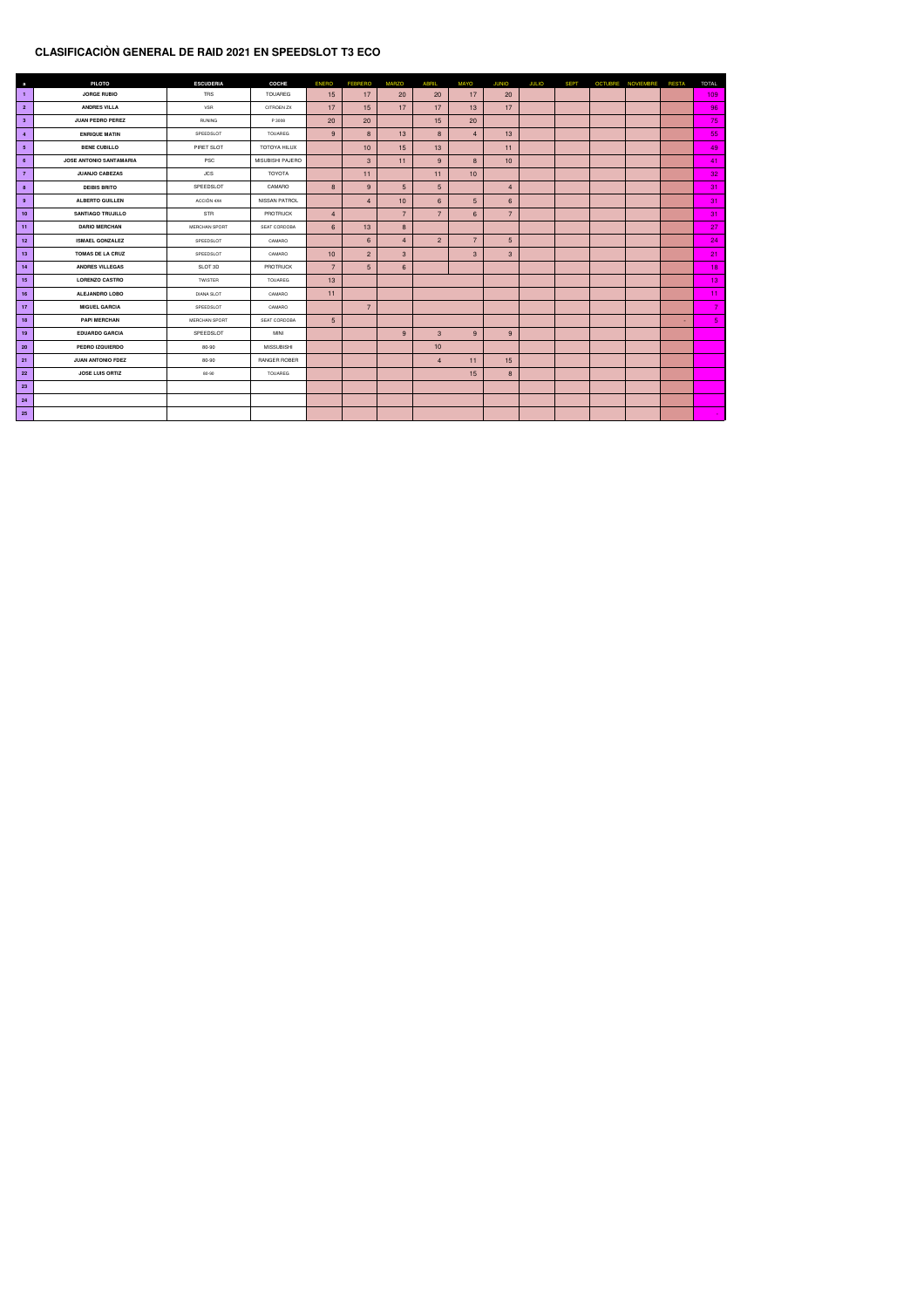#### **CLASIFICACIÒN GENERAL DE RAID 2021 EN SPEEDSLOT T5**

| $\mathbf{a}$    | <b>PILOTO</b>              | <b>ESCUDERIA</b>  | <b>COCHE</b>    | <b>ENERO</b>   | <b>FEBRERO</b>  | <b>MARZO</b>    | <b>ABRIL</b>    | <b>MAYO</b>     | <b>JUNIO</b>    | <b>JULIO</b> | <b>SEPT</b> | <b>OCTUBRE NOVIEMBRE</b> | <b>RESTA</b> | <b>TOTAL</b>    |
|-----------------|----------------------------|-------------------|-----------------|----------------|-----------------|-----------------|-----------------|-----------------|-----------------|--------------|-------------|--------------------------|--------------|-----------------|
| $\mathbf{1}$    | <b>JORGE RUBIO</b>         | <b>TRS</b>        | RENAULT SHERPA  | 20             | 15              | 20              | 20              | 17              | 17              |              |             |                          |              | 109             |
| $\overline{2}$  | <b>JORGE DURAN</b>         | <b>TWISTER</b>    | <b>MAN</b>      | 15             | 11              | 17              |                 | 20              | 20              |              |             |                          |              | 83              |
| 3 <sup>2</sup>  | <b>ROBERTO SANCHEZ</b>     | <b>FR</b>         | <b>IVECO</b>    | $\overline{7}$ | 20              | 10              | 11              | 13              | 15              |              |             |                          |              | 76              |
| $\overline{4}$  | <b>RAUL NICOLAS</b>        | <b>DIANA SLOT</b> | <b>MAN</b>      | 9              | 10              | 13              | 13              | 15              | 8 <sup>°</sup>  |              |             |                          |              | 68              |
| 5 <sub>5</sub>  | <b>FRANCISCO OSMA</b>      | <b>BRS</b>        | KAMAT           | 17             | 17              | 9               | $6\overline{6}$ |                 |                 |              |             |                          |              | 49              |
| $6\overline{6}$ | <b>ALBERTO PEREZ</b>       | <b>FR</b>         | MERCEDES ZETROS |                | 13              | 15              | 15              |                 |                 |              |             |                          |              | 43              |
| $\overline{7}$  | <b>CARLOS BARRIGA</b>      | <b>JAMÓN SLOT</b> | <b>IVECO</b>    | 11             | 3 <sup>°</sup>  | 11              | 8               |                 | 9               |              |             |                          |              | 42              |
| 8               | <b>JUAN ANTONIO FDEZ</b>   | 80-90             | MAN             |                | $\overline{7}$  |                 | 10              | 10 <sub>1</sub> | 10              |              |             |                          |              | 37              |
| 9               | <b>ALBERTO GUILLEN</b>     | ACCIÓN 4X4        | MERCEDES ZETROS |                | $5\overline{)}$ | 8 <sup>°</sup>  | $\overline{7}$  | 8 <sup>°</sup>  | $\overline{7}$  |              |             |                          |              | 35              |
| 10 <sub>1</sub> | <b>BENE CUBILLO</b>        | PIRET SLOT        | <b>MAN</b>      |                | 8 <sup>°</sup>  | $6\overline{6}$ | $\overline{4}$  | 9               | $5\overline{)}$ |              |             |                          |              | 32 <sub>2</sub> |
| 11              | <b>SANTIAGO TRUJILLO</b>   | <b>STR</b>        | <b>MAN</b>      | 10             |                 | $\overline{7}$  | 3 <sup>°</sup>  | $6\overline{6}$ | $6\overline{6}$ |              |             |                          |              | 32              |
| 12              | <b>LORENZO CASTRO</b>      | <b>TWISTER</b>    | <b>URAL</b>     |                |                 |                 | 17              |                 | 13              |              |             |                          |              | 30 <sub>o</sub> |
| 13              | <b>ENRIQUE MARTIN</b>      | SPEEDSLOT         | <b>MAN</b>      | 8 <sup>°</sup> | 2 <sup>1</sup>  | 5 <sup>5</sup>  | -1              | $\overline{7}$  | $\overline{4}$  |              |             |                          |              | 27              |
| 14              | <b>MIGUEL FDEZ</b>         | <b>BRS</b>        | KAMAT           | 13             | 9               |                 |                 |                 |                 |              |             |                          |              | 22              |
| 15              | PEDRO IZQUIERDO            | $9 - 90$          | PINZAGUER       |                |                 |                 | 9               |                 |                 |              |             |                          |              | 9               |
| 16              | <b>MIGUEL GARCIA</b>       | SPEEDSLOT         | <b>MAN</b>      |                |                 | $\overline{4}$  |                 |                 | 3 <sup>°</sup>  |              |             |                          |              | $\overline{7}$  |
| 17              | <b>JOSE LUIS ORTIZ</b>     | 80-90             | PINZAGUER       |                | $6\overline{6}$ |                 |                 |                 |                 |              |             |                          |              | 6 <sup>°</sup>  |
| 18              | <b>JOSE MANUEL MERCHAN</b> | MERCHAN SPORT     | PINZAGUER       |                |                 |                 | $5\phantom{.}$  |                 |                 |              |             |                          |              | 5 <sub>1</sub>  |
| 19              | <b>ANTONIO FRETES</b>      | <b>JABATOS</b>    | <b>IVECO</b>    |                | $\overline{4}$  |                 |                 |                 |                 |              |             |                          |              | 4               |
| 20 <sub>2</sub> | <b>JORGE DURAN</b>         | <b>TWISTER</b>    | URAL            |                |                 |                 | $\overline{2}$  |                 |                 |              |             |                          |              | $\mathbf{Z}$    |
| 21              | <b>JOSE PABLO BAQUERO</b>  | AXARQUIA          | PRAGA           |                |                 |                 |                 | 11              | 11              |              |             |                          |              |                 |
| 22 <sub>2</sub> |                            |                   |                 |                |                 |                 |                 |                 |                 |              |             |                          |              |                 |
| 23              |                            |                   |                 |                |                 |                 |                 |                 |                 |              |             |                          |              |                 |
| 24              |                            |                   |                 |                |                 |                 |                 |                 |                 |              |             |                          |              |                 |
| 25              |                            |                   |                 |                |                 |                 |                 |                 |                 |              |             |                          |              |                 |
| 26              |                            |                   |                 |                |                 |                 |                 |                 |                 |              |             |                          |              |                 |
| 27              |                            |                   |                 |                |                 |                 |                 |                 |                 |              |             |                          |              |                 |
| 28              |                            |                   |                 |                |                 |                 |                 |                 |                 |              |             |                          |              |                 |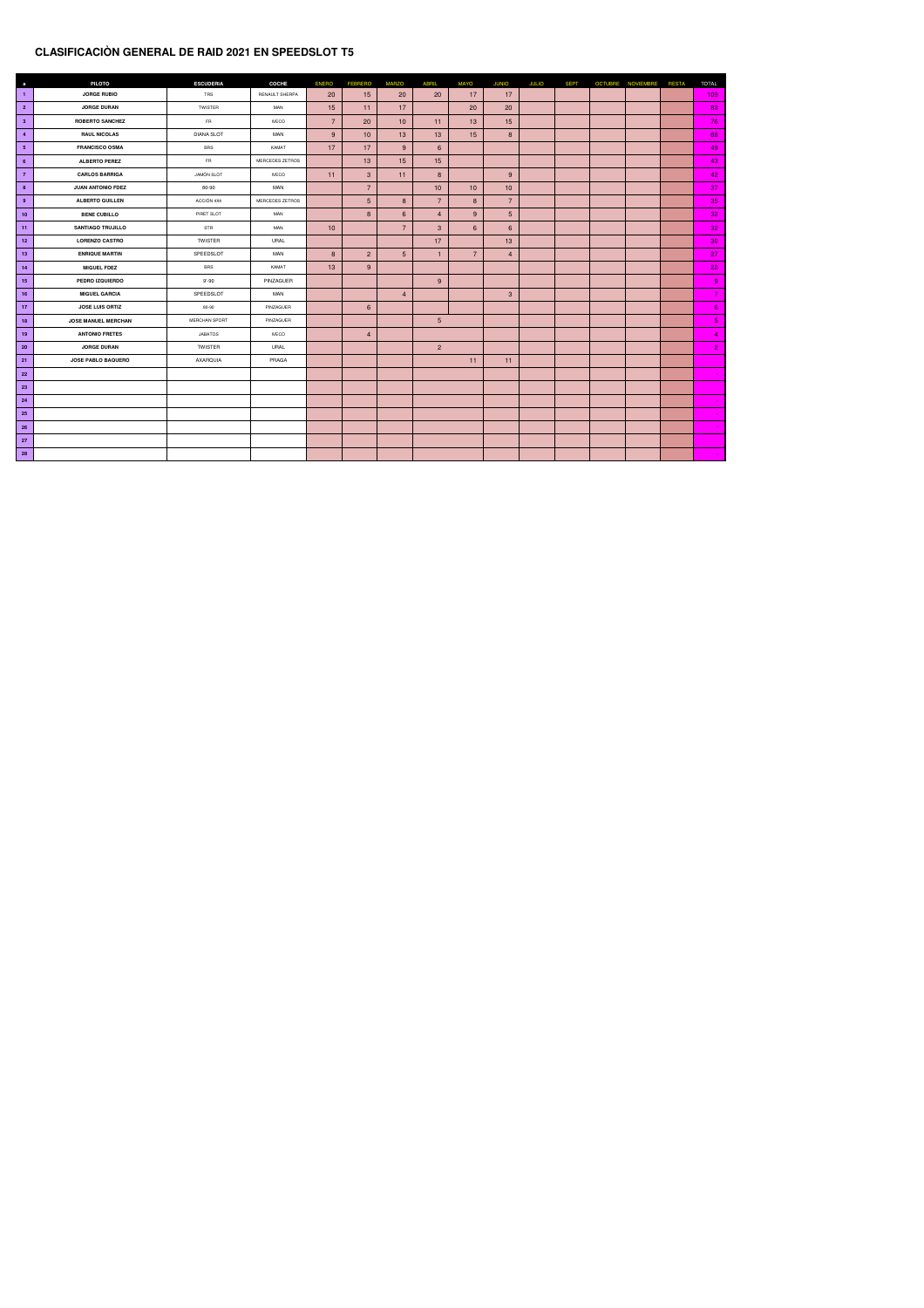# **CLASIFICACIÒN GENERAL DE RAID 2021 EN SPEEDSLOT T6**

| $\overline{a}$  | <b>PILOTO</b>               | <b>ESCUDERIA</b>  | <b>COCHE</b>                         | <b>ENERO</b>    | <b>FEBRERO</b>  | <b>MARZO</b> | <b>ABRIL</b>     | <b>MAYO</b>     | <b>JUNIO</b> | <b>JULIO</b> | <b>SEPT</b> | <b>OCTUBRE</b> | <b>NOVIEMBRE</b> | <b>RESTA</b> | <b>TOTAL</b>    |
|-----------------|-----------------------------|-------------------|--------------------------------------|-----------------|-----------------|--------------|------------------|-----------------|--------------|--------------|-------------|----------------|------------------|--------------|-----------------|
| $\vert$ 1       | <b>LORENZO CASTRO</b>       | <b>TWISTER</b>    | <b>JULES</b>                         | 13              | 10              | 15           | 20               | 15              | 20           |              |             |                |                  |              | 93              |
| $\overline{2}$  | <b>ANDRES VILLA</b>         | <b>VSR</b>        | <b>JULES</b>                         | 10 <sup>°</sup> | 11              | 17           | 17               | 17              | 17           |              |             |                |                  |              | 89              |
| $\mathbf{3}$    | <b>JUAN PEDRO PEREZ</b>     | <b>RUNING</b>     | <b>GPR 20</b>                        | 20              | 20              |              | 15               | 20              |              |              |             |                |                  |              | 75              |
| $\overline{4}$  | <b>ROBERTO SANCHEZ</b>      | <b>FR</b>         | MISUBISHI L200                       | 15              | 17              | 10           | $6 \overline{6}$ | 11              | 13           |              |             |                |                  |              | 72              |
| 5 <sub>5</sub>  | <b>JAVIER PIÑA</b>          | ${\sf FR}$        | <b>JULES</b>                         | 11              | 13              |              | 11               | 13              | 15           |              |             |                |                  |              | 63              |
| $6\overline{6}$ | <b>CARLOS BARRIGA</b>       | <b>JAMÓN SLOT</b> | <b>JULES</b>                         | 17              | $\overline{7}$  |              | 13               |                 | 10           |              |             |                |                  |              | 47              |
| $\overline{7}$  | JUAN ANTONIO SANTAMARIA     | PSC               | RANGER ROVER                         |                 | $\overline{4}$  | 11           | 8 <sup>°</sup>   | 9               | 9            |              |             |                |                  |              | 41              |
| 8               | <b>ANGEL MARTINEZ</b>       | <b>AM RACING</b>  | <b>MINI</b>                          |                 | 8 <sup>°</sup>  | 20           | 9                |                 |              |              |             |                |                  |              | 37              |
| 9               | <b>FRANCISCO OSMA</b>       | <b>BRS</b>        | <b>CITROEN ZX</b>                    | $\overline{7}$  | 6 <sup>°</sup>  | 13           | 10               |                 |              |              |             |                |                  |              | 36              |
| 10              | <b>JOSE PABLO BAQUERO</b>   | <b>AXARQUIA</b>   | <b>JULES</b>                         | 8               |                 | 9            |                  | $\overline{7}$  | 11           |              |             |                |                  |              | 35              |
| 11              | <b>MIGUEL FDEZ</b>          | <b>BRS</b>        | <b>CITROEN ZX</b>                    | 9               | 15              |              |                  |                 |              |              |             |                |                  |              | 24              |
| 12              | <b>ISRAEL ISIDORO</b>       | <b>JAMÓN SLOT</b> | R <sub>5</sub>                       |                 |                 |              | $\overline{7}$   | 10 <sup>°</sup> |              |              |             |                |                  |              | 17 <sub>2</sub> |
| 13              | <b>JUANJO CABEZAS</b>       | <b>JCS</b>        | FORD RS 200                          |                 | 9               |              |                  |                 |              |              |             |                |                  |              | 9 <sub>o</sub>  |
| 14              | <b>BENE CUBILLO</b>         | PIRET SLOT        |                                      |                 |                 |              |                  | 8               |              |              |             |                |                  |              | 8 <sub>1</sub>  |
| 15              | <b>AGUSTIN GARCIA LUZÓN</b> | RA RAZING         | <b>MINI</b>                          |                 | $6\overline{6}$ |              |                  |                 |              |              |             |                |                  |              | $6^{\circ}$     |
| 16              | <b>PACO HDEZ</b>            | <b>MAS SLOT</b>   | <b>TOYOTA CELICA</b><br><b>PROTO</b> |                 | $5\overline{)}$ |              |                  |                 |              |              |             |                |                  |              | 5 <sub>1</sub>  |
| 17              |                             |                   |                                      |                 |                 |              |                  |                 |              |              |             |                |                  |              | $\blacksquare$  |
| 18              |                             |                   |                                      |                 |                 |              |                  |                 |              |              |             |                |                  |              |                 |
| 19              |                             |                   |                                      |                 |                 |              |                  |                 |              |              |             |                |                  |              |                 |
| $20\degree$     |                             |                   |                                      |                 |                 |              |                  |                 |              |              |             |                |                  |              |                 |
| 21              |                             |                   |                                      |                 |                 |              |                  |                 |              |              |             |                |                  |              |                 |
| 22              |                             |                   |                                      |                 |                 |              |                  |                 |              |              |             |                |                  |              |                 |
| 23              |                             |                   |                                      |                 |                 |              |                  |                 |              |              |             |                |                  |              |                 |